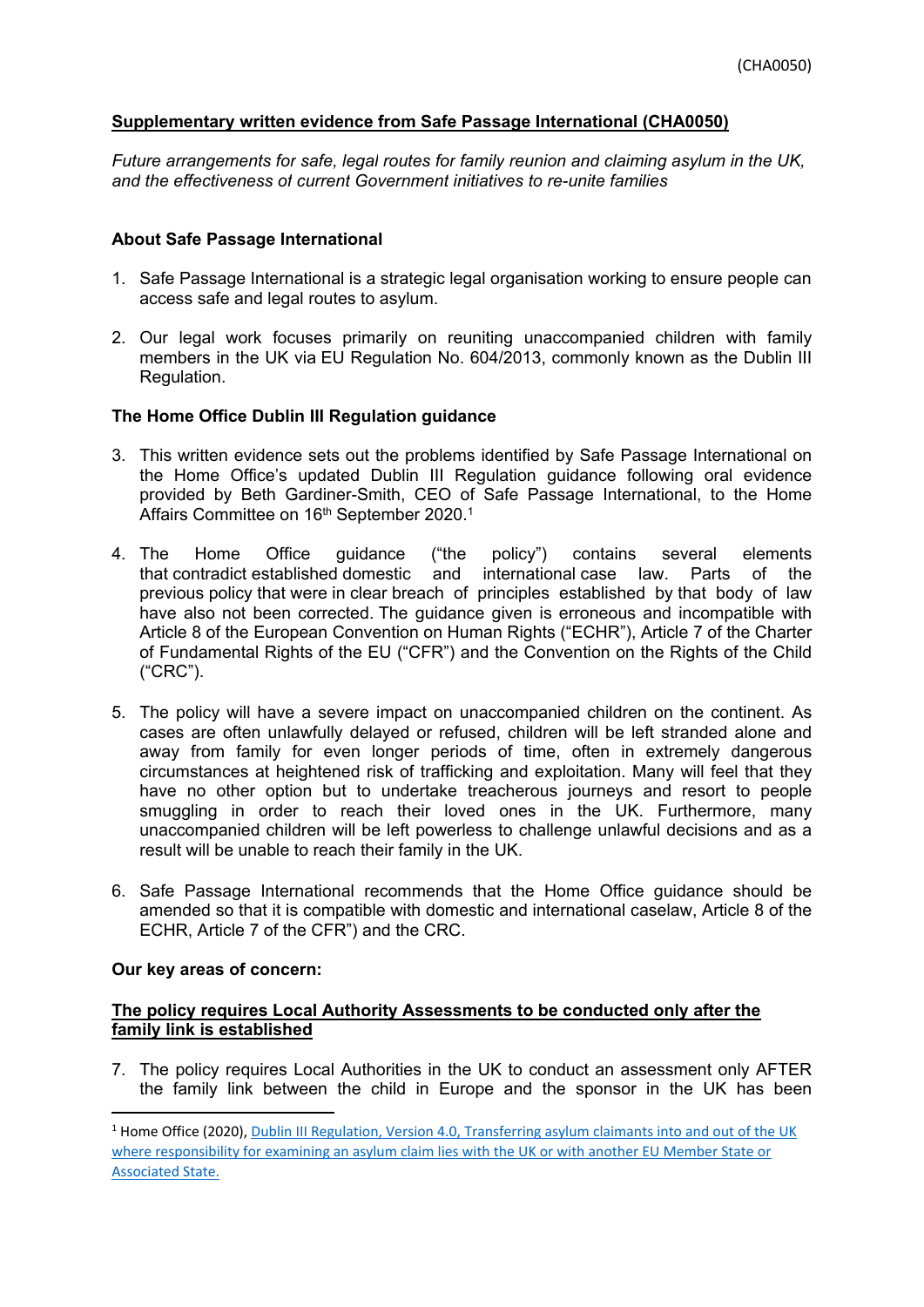established. The policy only imposes on caseworkers in the UK a requirement to send an 'initial notification' to the Local Authority of a Take Charge Request (i.e. a request for family reunification) on receipt of the application but *not* to request an assessment of the Sponsor's ability to care for the child unless the family link is accepted.

- 8. This is contrary to a series of judgements (set out in the endnotes<sup>i</sup>) which recognise that Local Authority assessments are capable of being relevant to establishing the family link and therefore should be requested in "every" unaccompanied minor's case "as soon as possible" after the Take Charge Request is received to inform whether the request should be accepted or rejected. Not conducting them until after the family link has been established is therefore a clear breach of the SSHD's obligation to take reasonable steps to establish its responsibility.
- **9.** The effect that this has in practice on unaccompanied children is:
	- a. It means that very valuable information and evidence about the family link between the child and the family member in the UK, which could be used to establish the family link is lost and/or not taken into consideration. On top of being unlawful, this leads to cases being refused or delayed. Delays mean leaving a child alone in a foreign, sometimes dangerous country, for longer periods of time. This also increases the risk that they might lose trust in the legal process and attempt to take an irregular and dangerous route. FA (mentioned in the endnotes) is only one example of a case in which local authority assessments were relevant to the assessment of best interests, to the judgment of whether the family link is genuine, and to the ability of relatives to care for the the child.
	- b. The policy builds in delay which significantly increases the risk of breaches of the SSHD's obligation to investigate Take Charge Request within 2 months – the Dublin Regulation specifies that in a case of family reunification of an unaccompanied minor with a UK based family member, a decision must be made within 2 months of the request being made. Failure to request a local authority assessment swiftly means that it will be unlikely that the assessment is completed within the 2-month timeframe for deciding a Take Charge Request, prior to taking a decision on it.
	- c. It puts pressure on Local Authorities to complete family assessments in shorter amount of times than they would have had to if the request for assessment was made as soon as a Take Charge Request was received.
	- d. Initial refusals have to be challenged through the re-examination process in Dublin III, and a lot of work is required from professionals both inside and outside of the UK, which would not be necessary if the SSHD observed its own **obligations** correctly.
	- e. Unlawful refusals continue to be issued leading to significant numbers of Court challenges which cost time and money to an already stretched UK Tribunal system.

## **The policy misrepresents the UK's legal obligation to investigate the family link**

10. The policy misrepresents the UK's actual legal obligations to investigate a family link between the child and the family member in the UK. It incorrectly states that the onus is on the unaccompanied child and their family member, sibling or relative to prove family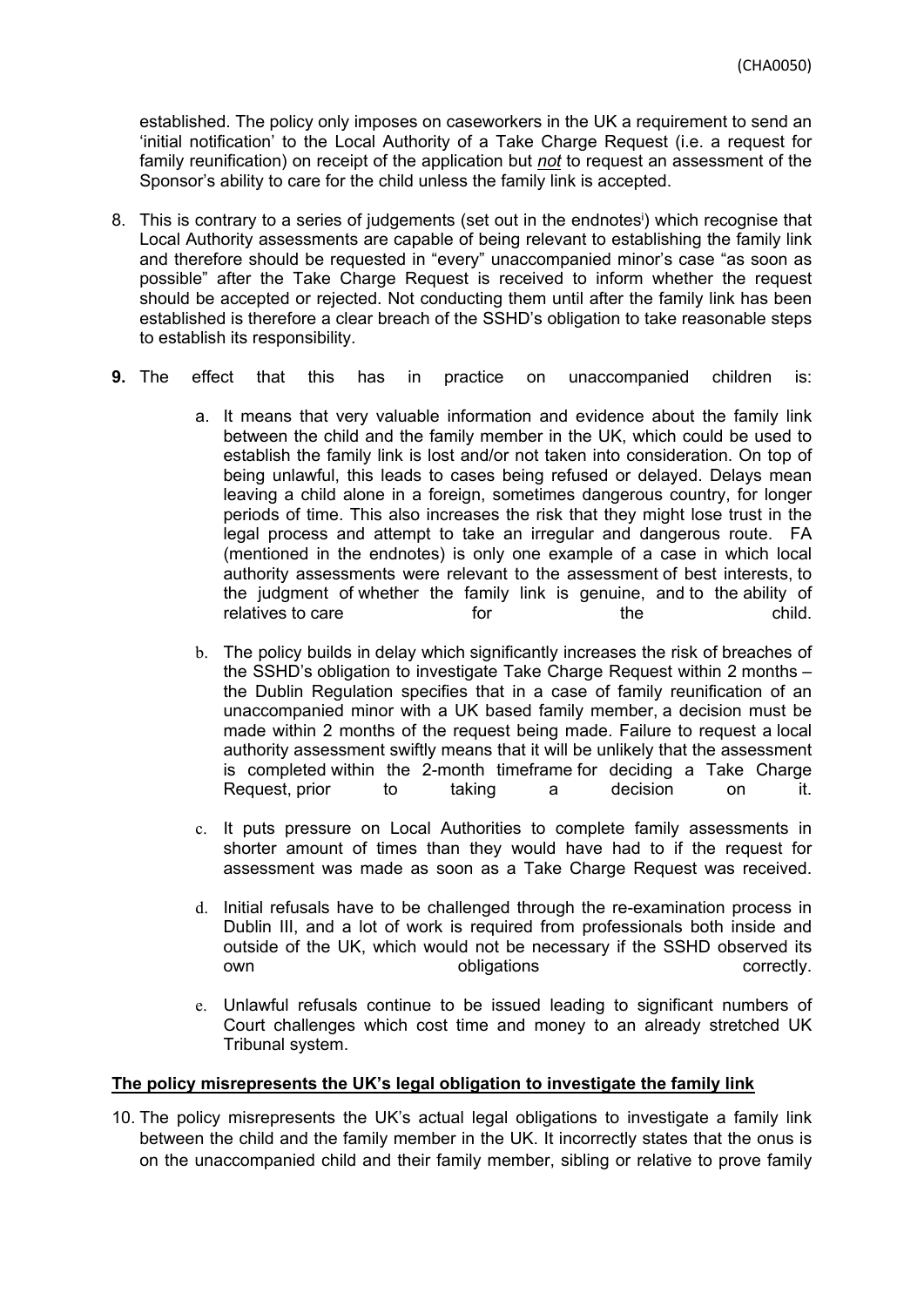links and satisfy the SSHD that they are related as claimed.

- 11. The policy gives a limited discretion to caseworkers to provide family members (though not UAMs) an opportunity to address concerns in limited circumstances before refusing a Take Charge Request. This is contrary to, inter alia, a series of legal precedents set out in the endnotes.<sup>ii</sup> the endnotes.<sup>ii</sup>
- 12. The practical consequences of this are:
	- a. Take Charge Requests are refused, often for futile reasons that could easily be addressed by speaking to the Sponsor, the child, or their legal representatives before issuing a negative decision.
	- b. Children are being left in limbo for many months, waiting in unsafe and often inhumane conditions for no reason. The policy completely undermines the SSHD's duty regarding the best interests of the child and will leave more children stranded on the continent instead of safe with their family in the UK.
	- c. Refusals have to be challenged through the re-examination process in Dublin III, and a lot of work is required from professionals both inside and outside of the UK, which would not be necessary if the SSHD observed its own obligations correctly.
	- d. Unlawful refusals of initial decisions and reconsideration requests also lead to significant numbers of Court challenges which cost time and money to an already stretched UK Tribunal system.

#### **Case study – not investigating the family link:**

Safe Passage has recently worked on a case of a [\*\*\*] street homeless Afghan child in Greece seeking to reunite with his British father in the UK. Birth certificates and passports were submitted to the Home Office with the Take Charge Request. The Request was refused because the Sponsor had not submitted evidence that the child in Greece was not his older late [family member] (who had the same name as the applicant child); or that he had travelled to [third country] when the child was conceived. The latter piece of evidence was already in the possession of the Home Office, which had a copy of the Sponsor's passport with the visa he used to [third country] at the relevant time. Following the refusal, the Sponsor easily obtained a copy of the death certificate of his [deceased family member], which ultimately lead to the Request being accepted 7 weeks later. Instead of asking for this evidence, the caseworker unlawfully refused the Take Charge Request and caused unnecessary and unreasonable delays in the case. The child has been living in the streets (occasionally being accommodated by strangers) for almost 10 months now.

### **The policy approach to Take Charge Requests that are not investigated within the timeframe**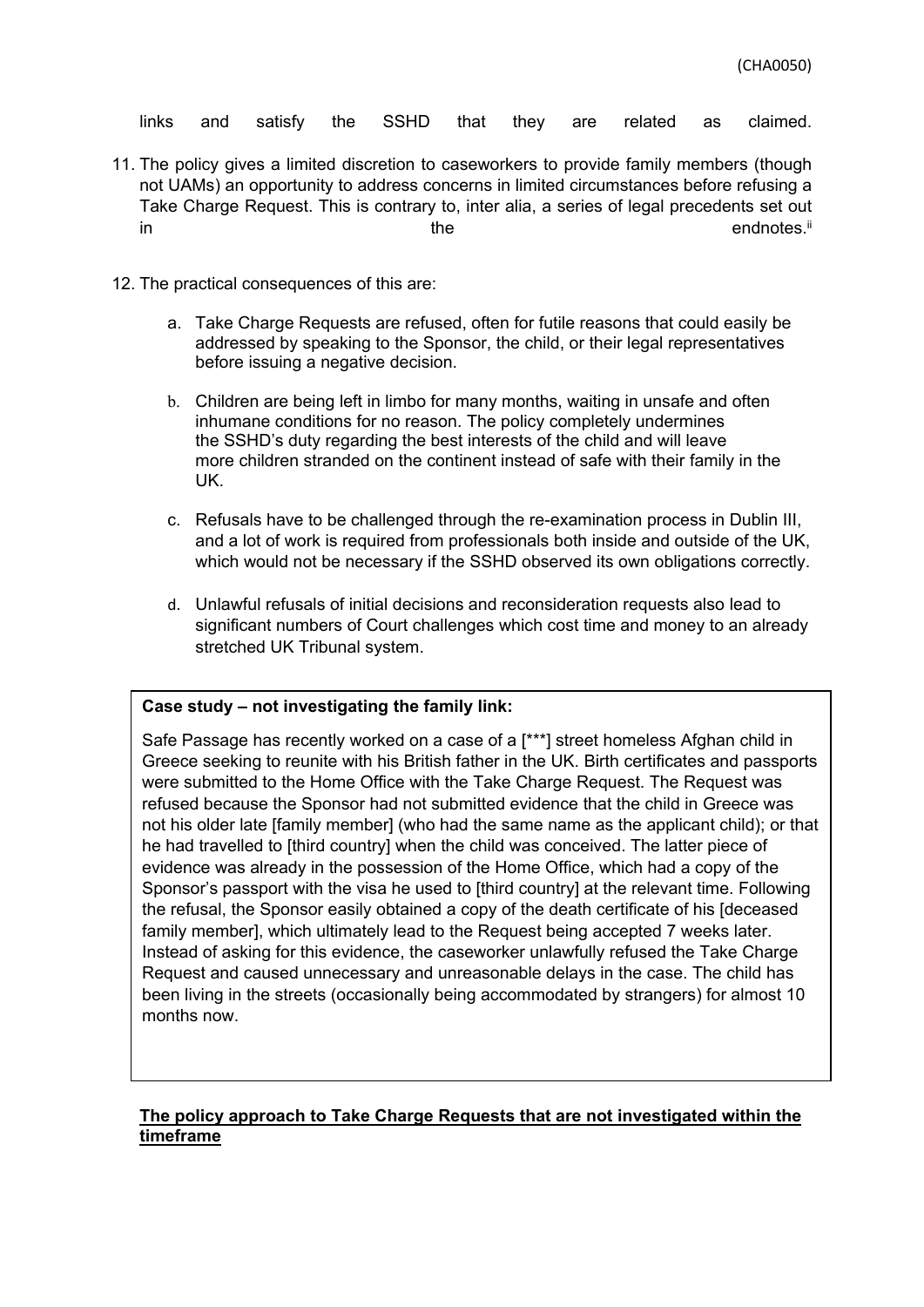- 13. The policy instructs UK caseworkers to reject a Take Charge Request in the case of unaccompanied minors if the SSHD is unable to complete the investigation into whether the UK is responsible for the child's asylum application within 2 months. This includes the exception that a Take Charge Request should not be rejected in order to complete arrangements with the local authority for accommodation.
- 14. This part of the policy is particularly concerning in the light of the serious deficiencies in the policy's guidance on the investigative steps required on receipt of a Take Charge Request which we have set out above. In addition, this is contrary to, inter alia, a legal precedent set out in the endnotes.<sup>iii</sup>
- 15. The practical consequences of this are:
	- a. This policy essentially encourages caseworkers to reject children's applications by default. Summary refusals can cause serious risks to children (including placing them at risk of trafficking) who might see a refusal as final and feel they have no other choice but to find other ways to reach their family members. This is manifestly against their best interests.
	- b. Children remain in precarious situations, away from their family members for longer periods of time.
	- c. Refusals have to be challenged through the re-examination process in Dublin III, and a lot of work is required from professionals both inside and outside of the UK, which would not be necessary if the SSHD observed its own obligations correctly.
	- d. Unlawful refusals of initial decisions and reconsideration requests also lead to significant numbers of Court challenges which cost time and money to an already stretched UK Tribunal system.
	- e. The SSHD is advising its caseworkers to take a step which it has previously told the court is contrary to the best interests of children.

## **The policy's approach to re-consideration requests**

- 16. Under Dublin III, after a Take Charge Request has been refused, a Member State may request a reconsideration which should be made within 3 weeks and responded to within 2 weeks.
- 17. The policy states: "Upon receipt of a reconsideration request, reasonable endeavours should be made to respond within 2 weeks. If it is not possible to respond within two weeks despite reasonable endeavours, then responsibility for considering the asylum claim reverts to the requesting state."
- 18. The policy provides that a rejected request "can only trigger one re-examination procedure" and that reconsideration requests made outside of the 3-week timeframe or repeat reconsideration requests are not permitted.
- 19. This is a significant departure from the SSHD's longstanding practise on reconsideration requests. Previously in unaccompanied minors' cases the SSHD would routinely consider reconsideration requests made outside of the 3-week timeframe, and would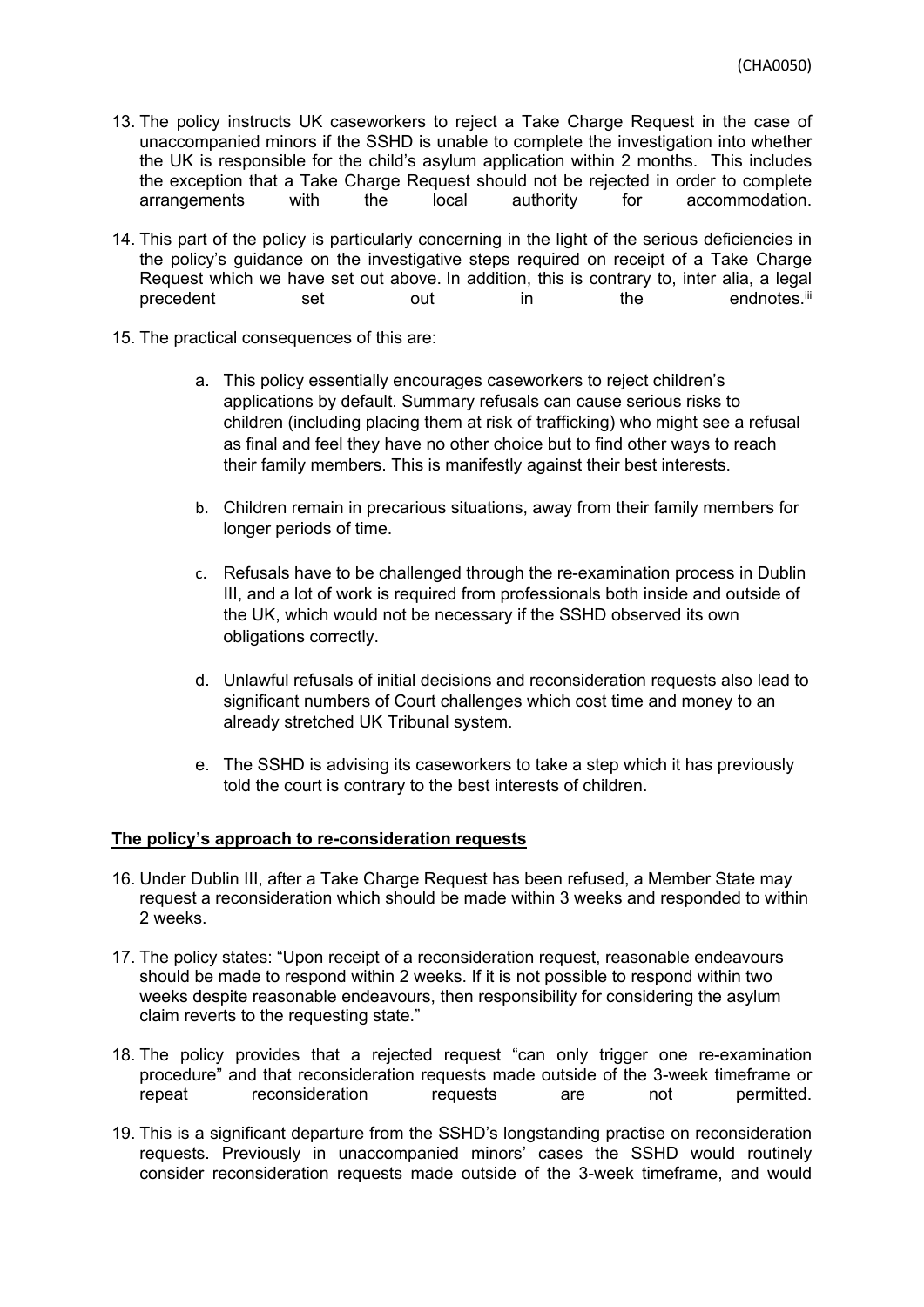also take the decisions on reconsideration requests substantively - even if unable to do so within the 2-week timescale for a decision. It would also consider multiple reexamination requests sent by Member States.

- 20. Such an unprecedented and blanket policy clearly does not allow for full consideration of<br>the best interests of the child and the right to family life. the best interests of the child and the right to family life.
- 21. This is contrary to, inter alia, the following legal precedents set out in the endnotes.<sup>iv</sup>
- 22. The effects of this in practice are:
	- a. The child and the Sponsor are not given the opportunity to submit further evidence that would prove the family link (e.g. a DNA test)
	- b. Children remain in precarious situations, away from their family members for longer periods of time
	- c. Refusals have to be challenged through the re-examination process in Dublin III, and a lot of work is required from professionals both inside and outside of the UK, which would not be necessary if the SSHD observed its own obligations correctly.
	- d. Unlawful refusals of initial decisions and reconsideration requests also lead to significant numbers of Court challenges which cost time and money to an already stretched UK Tribunal system.

# **Conclusion**

- **23.** It is clear from the Home Office's statistics that a significant proportion of Take Charge Requests are refused. In SPI's experience these refusal decisions are invariably unlawful for the reasons explained above and chief among these the Home Office's routine and universal breach of their investigative duty. In our experience, when these decisions are challenged by judicial review, the Take Charge Request is ultimately accepted. **This is clearly a cause for significant concern for two main reasons:**
	- **1. Children are left stranded and on their own for longer periods of time often in unsafe circumstances and are at heightened risk of undertaking dangerous journeys to reach the UK; and**
	- **2. It increases the numbers of court challenges which expend a significant amount of public funds, in the context of an already stretched UK Tribunal system.**
- 24. It is important to note that only a small proportion of children who are subject to unlawful decisions will be able to access the legal advice needed to challenge them, with the result that they may be prevented from accessing a safe and legal route to join their family in the UK purely on account of poor quality, unlawful Home Office decision making and policy.

September 2020

<sup>i</sup> Legal precedents: